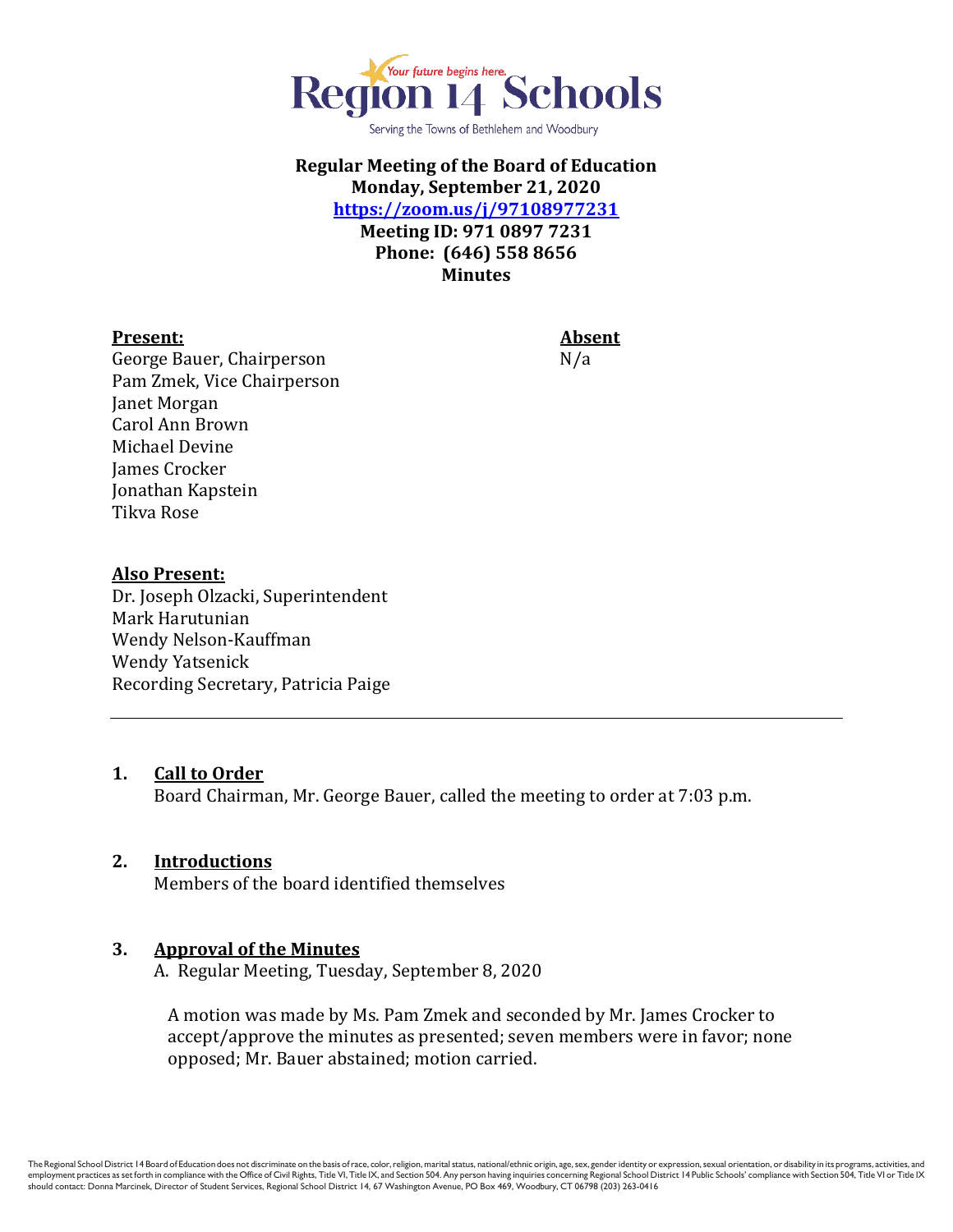### **4. Superintendent's Report**

A. Staff Evaluation Plan

The Director of Teaching and Learning, Ms. Wendy Nelson Kaufmann, explained the new process for the Teacher Evaluation Plan. Last year, the state placed the plan on hold due to the Covid19 Pandemic. This year, the state implemented a one-time waiver while they assess the entire plan.

B. Bethlehem Garden

Ms. Wendy Yatsenick, Principal of Bethlehem Elementary, provided a narrative on the school garden initiative termed, "Growing Bethlehem", a co-op garden project with goals to expand the study of Agriscience, build relationships, and support farm-to-school efforts in the community. She partnered with NHS Agriscience department; students participate in planting, maintenance and harvesting. Integrate math – journal about garden progress. Produce donated to families in need.

Mr. Declan Curtin, the Athletic Director at NHS, spoke to his goodwill endeavor where by aged athletic uniforms were recently mailed to South Africa. An Athletic Council meeting is scheduled for Friday; Phase II of the project will be to send expended equipment.

C. Introduction of New Certified Staff Building administrators introduced their new staff members and provided a brief bio on each.

## **5. Committee Report**

A. Finance Committee Report Covid Financials Recap

 Mr. Wayne McAllister, the district's Director of Finance and Operations, recapped the Covid19 expenses incurred for both instructional and non-instructional classifications in 2019/2020 for the period of March 10, 2020 through June 30th which totaled \$76,611.

 To date, the grand total for 2020/2021 is \$62,314. As of September 20th, the district has spent \$138,925 overall on Covid 19 related expenses. Anticipate future expenses in the amount of \$247,990 with foreseen reimbursements from CRF (Covid Relief Fund) and ESSER Grants and the state yet to be applied for a net impact to the budget in the amount of \$65,051. This figure does not include the FEMA reimbursement. The final impact to the budget will be very minimal.

 Mr. McAllister continued his report by providing the 2019/2020 financial wrap up a "where we are" financial status for the 2020/2021 and an update on Federal Food Service program.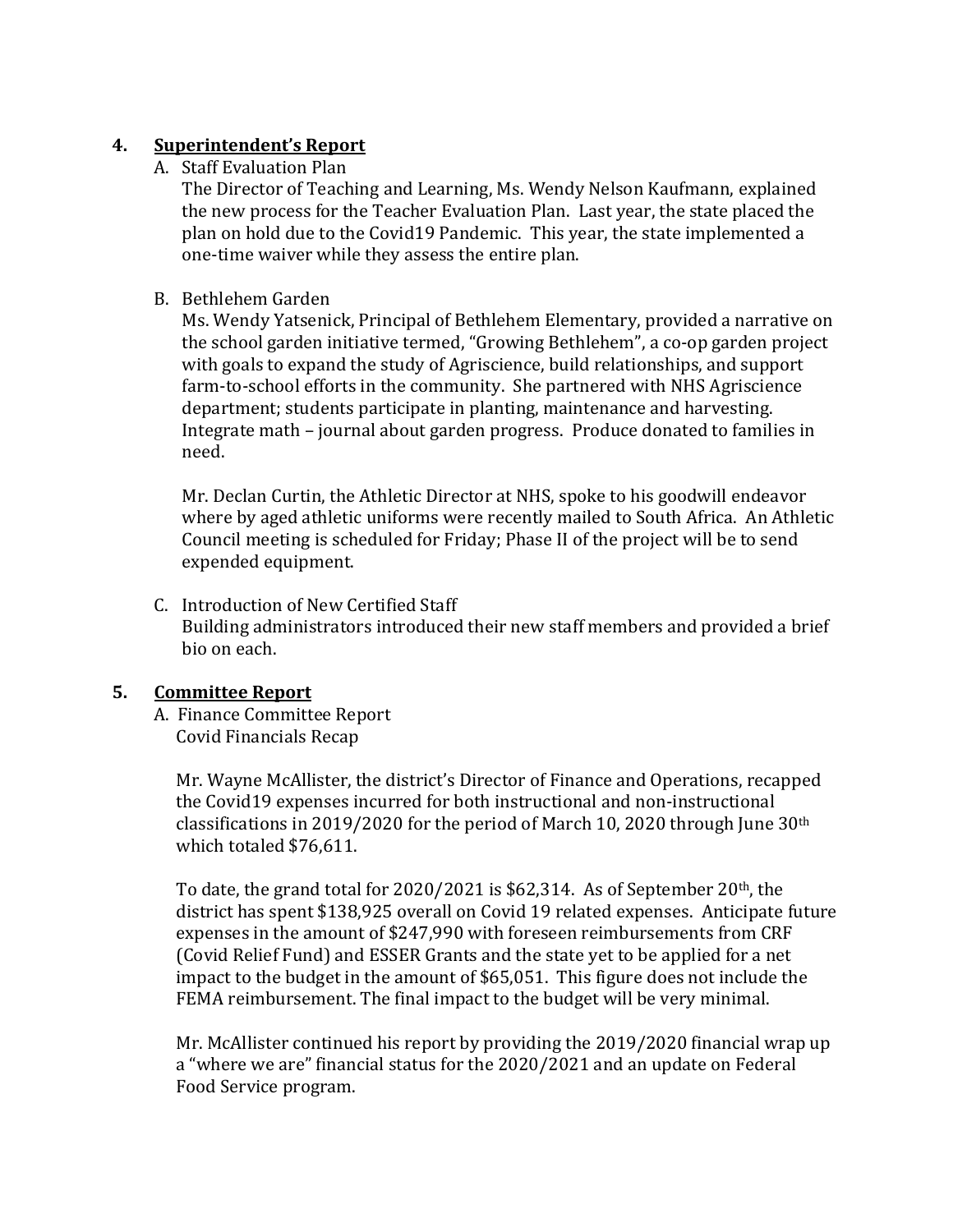The Nonnewaug High School Renovate-to-New Project Funding through 8/31/2020 was reviewed. The biggest issue of concern is to ensure that all of the eligible costs are covered. Some change orders the committee believed to be eligible were considered ineligible by the state in their initial feedback. This will be revisited for further discussion.

### B. Policy Committee Report

 The committee met earlier this evening for the purpose of discussing the *Operation of Schools During Covid-19 Pandemic* Policy that was approved on August 3, 2020, specifically to address and clarify the language as set forth in item 6 on page 4 according to the recent CDC guidelines on mask wearing.

 Ms. Pam Zmek motioned to amend the Region 14 board policy, *Operation of Schools During Covid-19 Pandemic*, by removing the text of item 6, page 4 and replacing it with, "The only time a Region 14 staff member can remove their masks while in school is if they are alone in a closed classroom or office"; seconded by Ms. Carol Ann Brown; all in favor; none opposed; motion carried unanimously.

 Plans are for the committee members to meet the second regular Board of Education meeting date of the month at 6:00 p.m., just prior to the regular meeting of the board.

### C. Public Relations

 Committee members have been busy working in conjunction with Ms. Wendy Nelson Kaufmann on the "Vision of the Learner" project. The primary focus of the committee, at this juncture, is to promote the initiative within the communities.

Currently looking for a time for the committee to meet.

### **6. Board Chair's Comments**

Mr. Bauer reminded the board of the upcoming workshop scheduled for Saturday; agenda to be made available to members in the coming days.

## **7. Old Business**

 $N/A$ 

## **8. New Business**

A. Discussion and possible action on proposed Memorandum of Agreement with Nonnewaug Teachers' Association concerning COVID-19 issues.

 Ms. Janet Morgan moved that the Region 14 Board of Education enter into Executive Session for the purpose of discussing a proposed Memorandum of Agreement negotiated with the Nonnewaug Teachers' Association concerning Covid19 issues; seconded by Mr. Jim Crocker; all in favor; none opposed; motion carried unanimously. The board invited Dr. Olzacki and Mr. McAllister into Executive Session. The Board entered into executive session at 8:30 p.m.